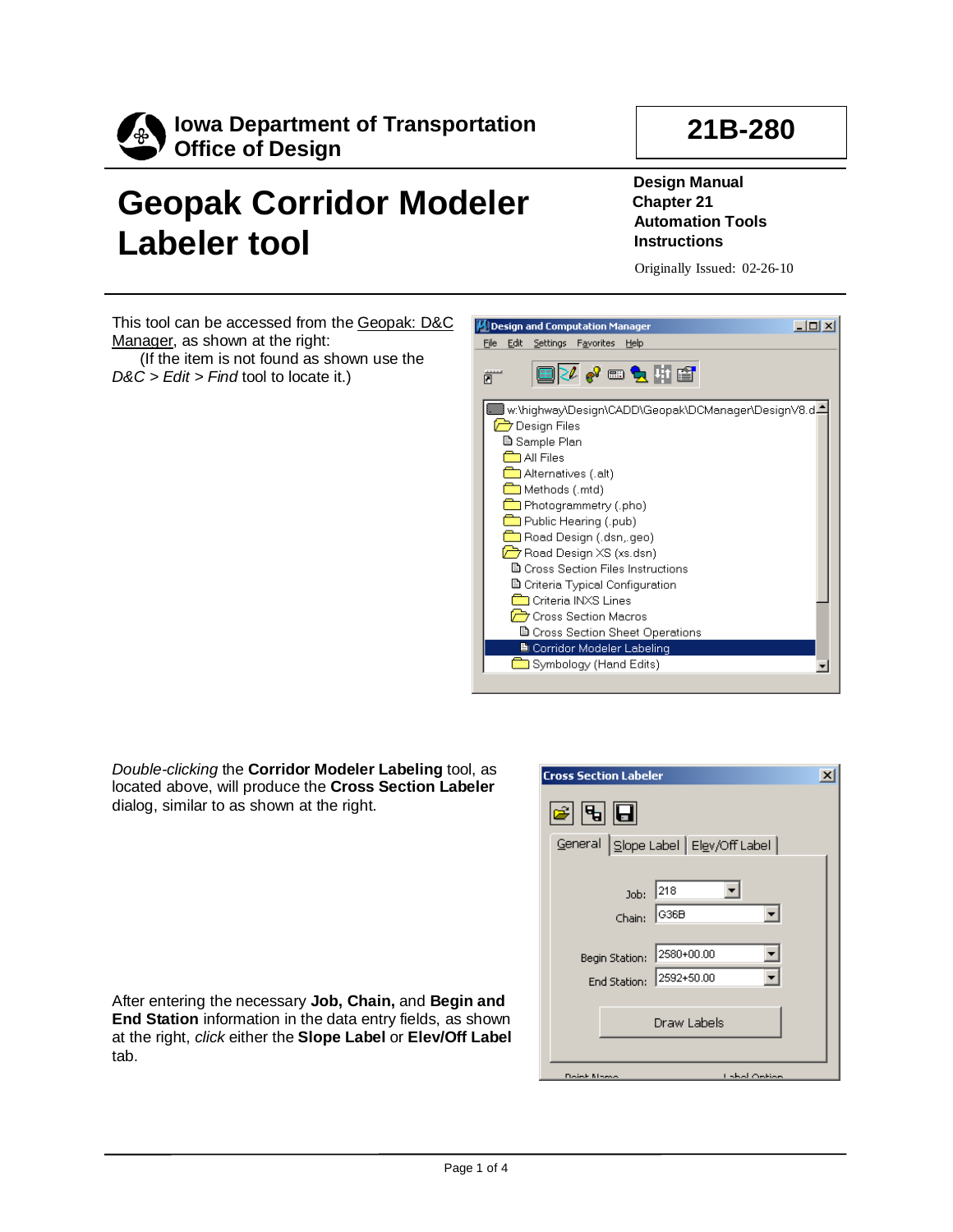## **Slope Label**

The "**Slope Label**" tab (dialog), (located by the yellow arrow at the right), has been modified to include the "**Dimension between Pts**" check-box, ( $\boxtimes$ ), located by the red arrow. This option will draw vertical dimension lines and label the distance between two specified points on the crosssection and label the cross slope.

*Click* the **Symbology** tab, (green arrow), to produce the **Slope Label Attributes** dialog, as shown by the blue arrow. Set the Label Attributes as desired and *Click* the **OK**  button.

| $\vert x \vert$<br><b>Cross Section Labeler</b> |                                                  |
|-------------------------------------------------|--------------------------------------------------|
| 9 U                                             | <b>Slope Label Attributes</b><br>$\vert x \vert$ |
| Slope Label   Elev/Off Label  <br>General       | Level: dsnXsTextPavementDime v                   |
| End<br>Start                                    | TH: 5<br>Color:<br>$\mathbf{1}$<br>긤             |
| 回                                               | $TW:$ <sub>5</sub><br>Weight: 0                  |
| Ð                                               | Font: ENGINEERING                                |
| $\boldsymbol{\times}$                           | Justification<br>Decimal:<br>l2                  |
| id<br>Start Point:                              | Offset: 0                                        |
| id<br>End Point:                                | Format Option: 0.00%                             |
| Symbology                                       | Cancel<br>ОК                                     |
| $\overline{\mathbf{v}}$ Dimension between Pts   |                                                  |
|                                                 |                                                  |

**NOTE:** The default symbology color is white, so if white is the background color it will appear as if the labeling command did not work. When working with a white background, make sure the **Attribute**  color is not set to white.

The **Start Point** and **End Point**  fields**,** (shown by the red arrow at the right), indicate the left and right end points of the segment to be dimensioned and labeled. *Click* the **ID** button(s), green arrow, and select the respective **Start Point** and **End Point** names, (as shown by the blue arrows). As each text item is accepted, the point name will be added to the **Start** and **End Point**  text fields, (red arrow at the right).



Segments to be dimensioned must be added to the list box, (as shown by the green arrow at the right.) Each pair of points defining the line segment to be dimensioned, (as shown by the red arrow at the right), must be added to the segment listing in the listbox, (green arrow), by *clicking* the **Add** button, as shown by the blue arrow.

**NOTE:** The **Dimension between Pts** toggle affects ALL points shown in the list box, (green arrow), and not only those in the text fields, (red arrow).

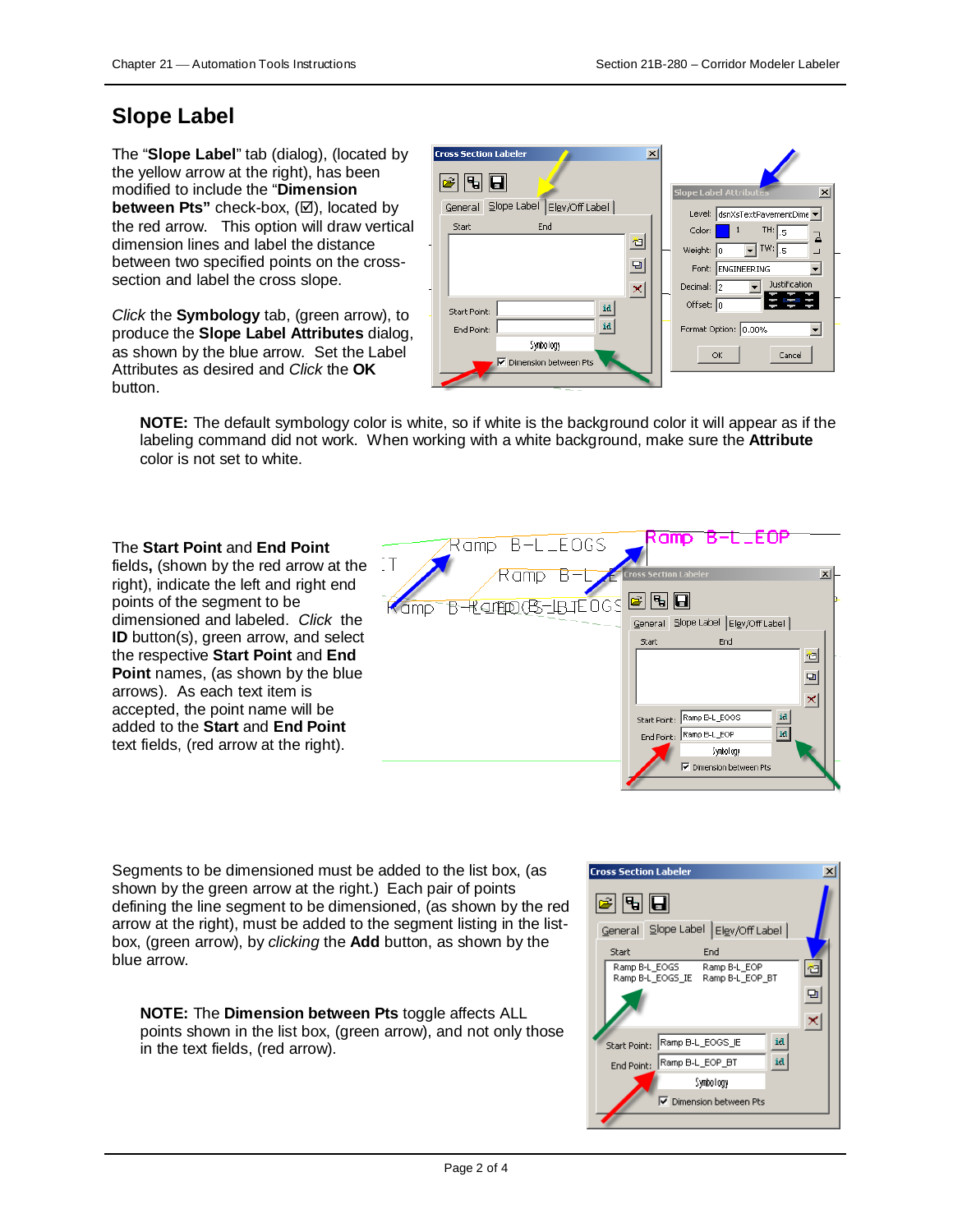When all data input listed above is complete, switch back to the **General**  tab, (red arrow at the right), and click the **Draw Labels** button, (blue arrow). This will produce the requested dimensions and slope labels, as defined in the **Attributes** dialog above, and as shown by the green arrows at the right.



**Cross Section Labeler** 

## **Elev/Off Label**

In the **"Elev/Off Label"** tab, (dialog), (located by the blue arrow at the right), the "Sta Pro" check-box  $(\boxtimes)$  has been added, as shown by the red arrow. The **Sta Pro** function places a Profile Elevation label at the location of the selected text element.



 $\vert x \vert$ 

**NOTE:** Selecting the **"Sta Pro"** checkbox will disable the other checkboxes and will display the **Elevation Offset Label Attributes** dialog, as shown below.

**NOTE:** The default symbology color is white, so if white background color it will appear as if the labeling comma work. When working with a white background, make su set at something other than white.

After the **Elevation Offset Label Attributes** have been set, *click* the **OK**  button, dismissing this dialog.



| e is the          | <b>Elevation Offset La</b>                      |
|-------------------|-------------------------------------------------|
| and did not       | Level: dsnXsTe:                                 |
| sure the color is | Color: $\begin{bmatrix} 1 \\ 1 \end{bmatrix}$ 1 |
|                   |                                                 |